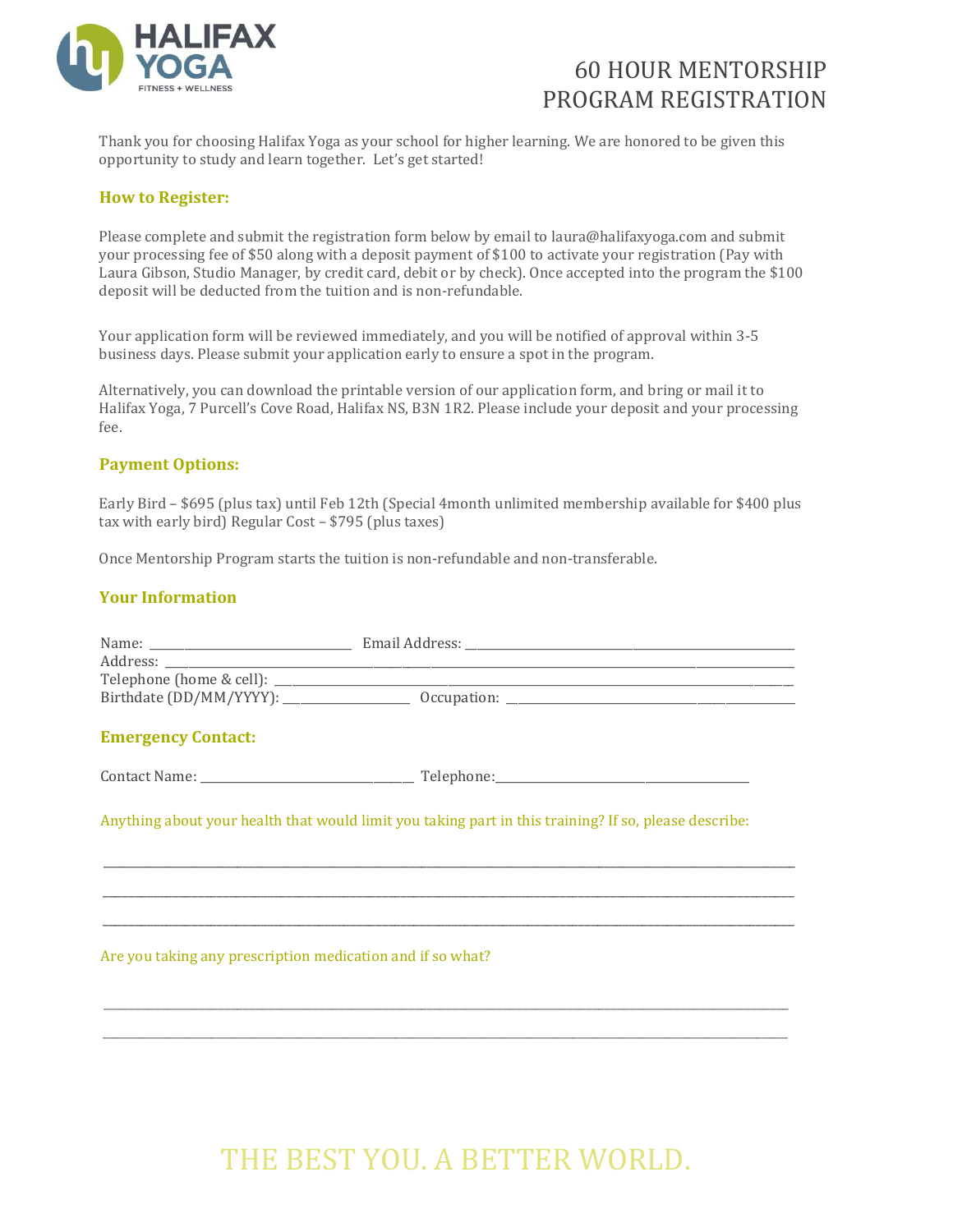

### **60 HOUR MENTORSHIP** PROGRAM REGISTRATION

| What school did you receive your 200 Hour Yoga Teacher Training Certification from? ______________                                                                                                               |
|------------------------------------------------------------------------------------------------------------------------------------------------------------------------------------------------------------------|
|                                                                                                                                                                                                                  |
|                                                                                                                                                                                                                  |
|                                                                                                                                                                                                                  |
|                                                                                                                                                                                                                  |
|                                                                                                                                                                                                                  |
| Are you planning to teach upon completion of this course, or is this intended for personal development?                                                                                                          |
|                                                                                                                                                                                                                  |
| Are there any specific areas of interest that you would like to explore in this course?<br><u> 1980 - John Stoff, Amerikaans van die Stoff van die Stoff van die Stoff van die Stoff van die Stoff van die S</u> |
|                                                                                                                                                                                                                  |
|                                                                                                                                                                                                                  |
|                                                                                                                                                                                                                  |
| What are you currently working on as a teacher? ________________________________                                                                                                                                 |
| What are your 1 year, 3-year & 5-year goals in your personal life, with your career and with your health?                                                                                                        |
|                                                                                                                                                                                                                  |
|                                                                                                                                                                                                                  |
|                                                                                                                                                                                                                  |
|                                                                                                                                                                                                                  |

# THE BEST YOU. A BETTER WORLD.